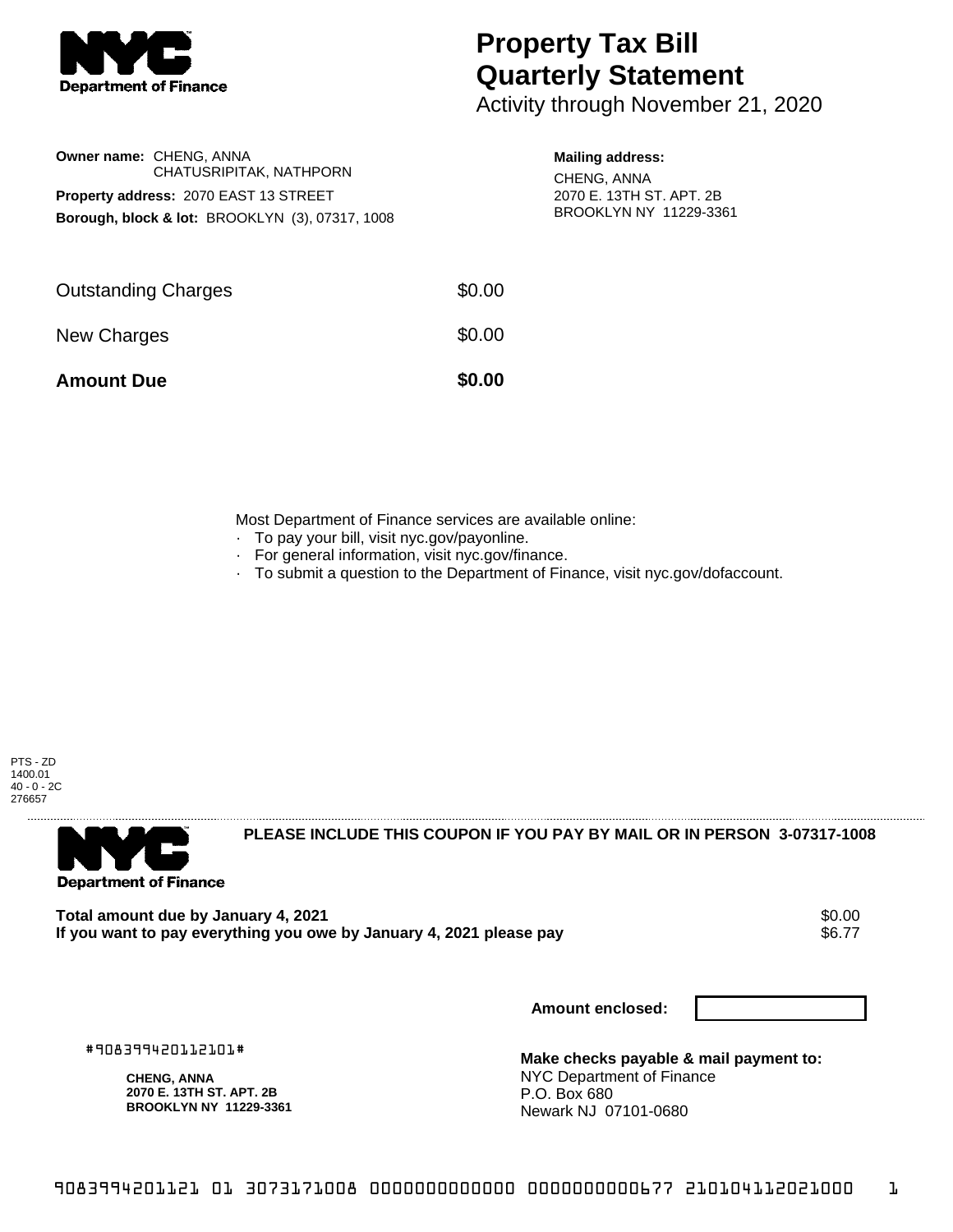

| <b>Billing Summary</b>                                              | <b>Activity Date Due Date</b> |                      | Amount        |
|---------------------------------------------------------------------|-------------------------------|----------------------|---------------|
| Outstanding charges including interest and payments                 |                               |                      | \$0.00        |
| <b>Finance-Property Tax</b>                                         |                               | 01/01/2021           | \$11.26       |
| <b>Adopted Tax Rate</b>                                             |                               |                      | $$-0.38$      |
| Payment                                                             | 09/09/2020                    |                      | $$-11.26$     |
| Payment Adjusted                                                    | 01/01/2021                    |                      | \$0.38        |
| <b>Total amount due</b>                                             |                               |                      | \$0.00        |
| <b>Tax Year Charges Remaining</b>                                   | <b>Activity Date</b>          | Due Date             | <b>Amount</b> |
| <b>Finance-Property Tax</b>                                         |                               | 04/01/2021           | \$11.26       |
| <b>Adopted Tax Rate</b>                                             |                               |                      | $$-0.38$      |
| Payment                                                             | 09/09/2020                    |                      | $$-3.69$      |
| Payment                                                             | 11/21/2020                    |                      | $$-0.38$      |
| Total tax year charges remaining                                    |                               |                      | \$6.81        |
| If you want to pay everything you owe by January 4, 2021 please pay |                               |                      | \$6.77        |
| If you pay everything you owe by January 4, 2021, you would save:   |                               |                      | \$0.04        |
| <b>Overpayments/Credits</b>                                         | <b>Activity Date</b>          | Due Date             | <b>Amount</b> |
| Credit Balance                                                      |                               | 10/01/2020           | $$-0.38$      |
| <b>Credit Applied</b>                                               | 11/21/2020                    |                      | \$0.38        |
|                                                                     |                               | Total credit applied | \$0.38        |

**Total overpayments/credits remaining on account \$0.00**

## **Home banking payment instructions:**

- 1. **Log** into your bank or online bill pay website.
- 2. **Add** the new payee: NYC DOF Property Tax. Enter your account number, which is your boro, block and lot, as it appears here: 3-07317-1008 . You may also need to enter the address for the Department of Finance. The address is P.O. Box 680, Newark NJ 07101-0680.
- 3. **Schedule** your online payment using your checking or savings account.

## **Did Your Mailing Address Change?**

If so, please visit us at **nyc.gov/changemailingaddress** or call **311.**

When you provide a check as payment, you authorize us either to use information from your check to make a one-time electronic fund transfer from your account or to process the payment as a check transaction.